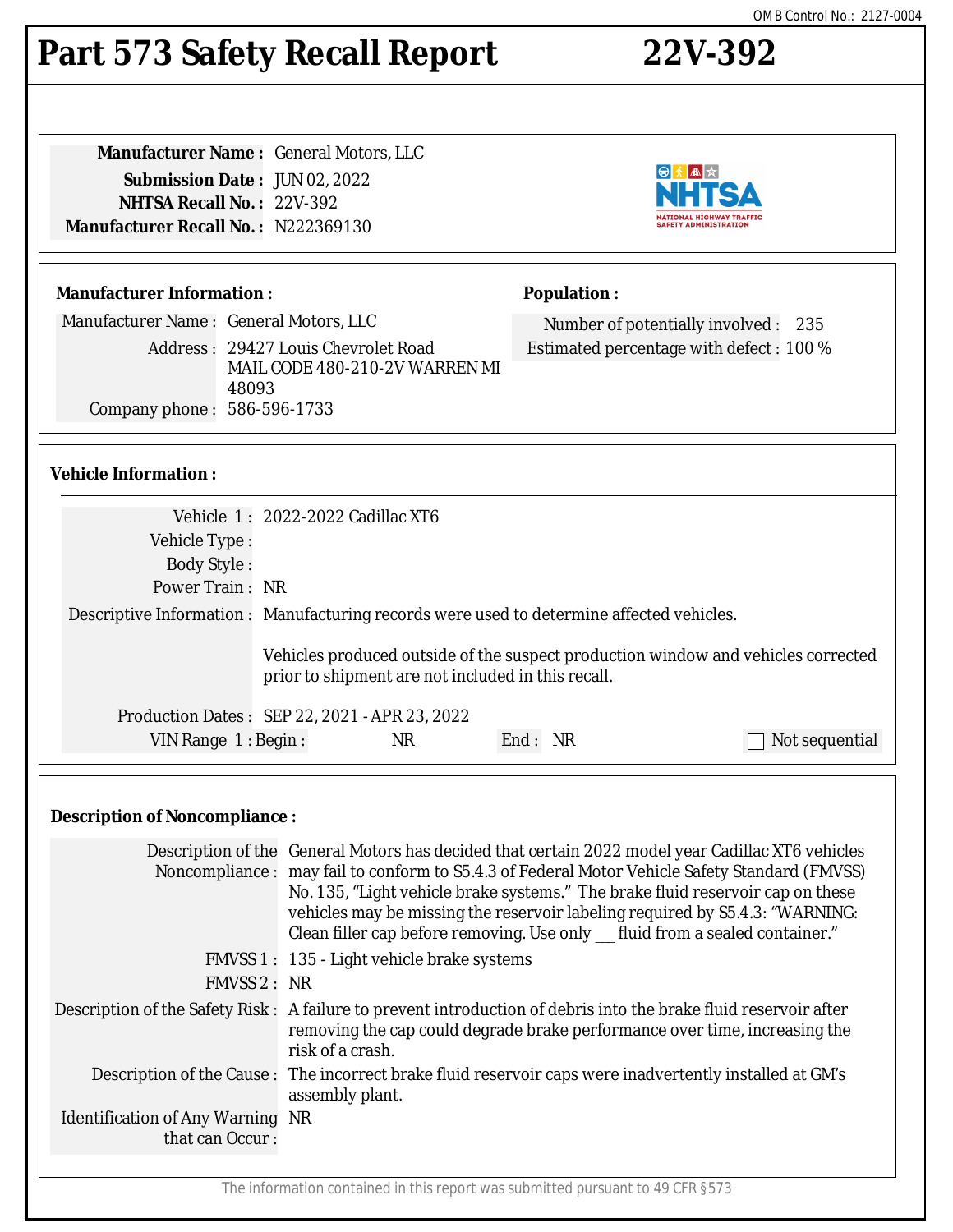#### **Involved Components :**

Component Name 1 : CYLINDER ASM-BRK MAS

Component Description : Master Brake Cylinder Module Assembly

Component Part Number : 85123704

#### **Supplier Identification :**

#### **Component Manufacturer**

Name : NR Address : NR NR Country : NR

#### **Chronology :**

On April 20, 2022, a GM quality engineer submitted a report to GM's Speak Up for Safety program after receiving a report from an assembly line worker who noticed an incorrect brake fluid reservoir cap on a 2022 model year Cadillac XT6. On April 26, 2022, GM opened a product investigation.

GM's investigation determined that an incorrect engineering change request resulted in the installation of master brake cylinder assemblies with brake fluid reservoir caps designed to comply with regulations in other global regions into vehicles manufactured for sale in the United States. On May 26, 2022, GM's Safety Field Action Decision Authority (SFADA) decided to conduct a noncompliance recall.

#### **Description of Remedy :**

|                          | Description of Remedy Program : Dealers will inspect the brake fluid reservoir cap and replace it if<br>necessary. Pursuant to 49 C.F.R. § 573.13(d)(1), all covered vehicles are<br>under warranty, so reimbursement is not offered.                                                                     |
|--------------------------|-----------------------------------------------------------------------------------------------------------------------------------------------------------------------------------------------------------------------------------------------------------------------------------------------------------|
| from Recalled Component: | How Remedy Component Differs Replacement reservoir caps are compliant to FMVSS 135.                                                                                                                                                                                                                       |
|                          | Identify How/When Recall Condition GM's assembly plant implemented the correct part number for the brake<br>was Corrected in Production : fluid reservoir cap and initiated containment efforts on April 20, 2022.<br>Vehicles built after April 23, 2022, have the correct brake fluid reservoir<br>cap. |

The information contained in this report was submitted pursuant to 49 CFR §573